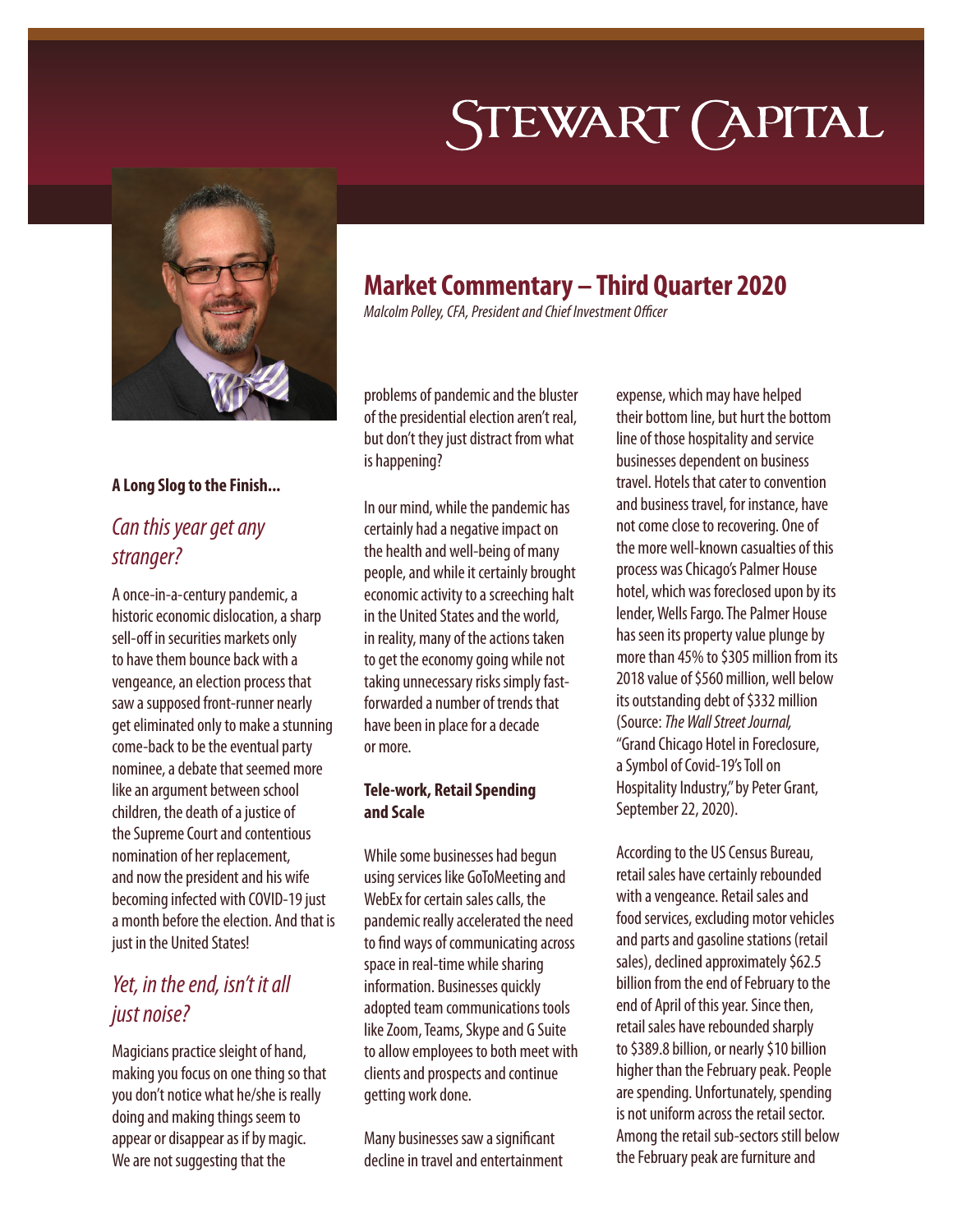home furnishings stores, electronics and appliance stores, clothing stores (accessories, men's, women's and shoes), department stores, miscellaneous retailers, fuel dealers, and food service and drinking places.

So far, 23 firms have declared bankruptcy since the beginning of the pandemic, including: Stein Mart, Ascena, Tailored Brands, Lord & Taylor, Brooks Brothers, GNC, J.C. Penny, Neiman Marcus, J. Crew and True Religion (Source: *Retail Dive,* "The running list of 2020 retail bankruptcies," September 14, 2020). We would expect others to follow suit and expect a plethora of small business retailers to exit as they can see no way forward – particularly with mall traffic down and limited Internet channels for smaller retailers.

Malls don't seem to be making the process any easier as many have cut hours in response to lighter traffic. This ends up creating a minor death spiral, as potential customers get to the mall near the end of the day during what had been normal mall hours only to be turned away because the mall (and store) was closing. The answer for many? I'm going to buy it on Amazon…

Which brings us to the issue of scale. Scale allows businesses to gain many advantages over their competition and allows one to operate in an environment that may not be hospitable to smaller players. Scale allows you to get better deals on shipping, and to cut better deals for

products and services because you simply sell more than your competitors. You can also afford to spend more on brand building as the cost is spread over a greater sales volume and scale gives businesses advantages in R&D. Nowhere was this as evident as it was in the results for Amazon during the pandemic.

While retail sales declined by \$52.85 billion or 3.87% from Q1 to Q2 of this year, Amazon saw its sales (online, physical stores and third-party sellers) rise more than \$12 billion. No doubt, many of you ended up doing the same thing when faced with the inability to find something locally or not able to get out because of a shut-down you just decided to buy it on Amazon. Indeed, with many companies struggling to figure out how to keep themselves afloat and pay fixed and employee costs through the pandemic, Amazon generated \$13 billion in free cash flow during Q2 2020 (Source: Amazon Corporate filings).

#### **The Economy**

*The economy has rebounded quite nicely, and even though the unemployment rate continues to be elevated, we are encouraged by what we have been seeing from the data.*

As stated above, retail sales have rebounded sharply so that the retail sales of goods are now above their

pre-pandemic levels. Food service and drinking places are really the only retail establishments meaningfully below pre-pandemic levels, and that is more a function of seating restrictions than the desire of people to go out to eat (or drink).

Purchasing Managers Indices (PMI) for manufacturing (whether Markit or ISM) are well above the 50-level, indicating continued expansion (ISM Manufacturing is at 55.4 and the Markit US Manufacturing PMI is at 53.2). The services sector also appears to be expanding, with their PMIs also well above 50 (ISM is at 57.8 and Markit is at 54.6).

In fact, the only real area of weakness appears to be jobs, with the unemployment rate sitting at an elevated 7.9% (down from 8.4% in August), with 12.5 million currently seeking work according to recent data from the Bureau of Labor Statistics. What keeps us encouraged, however, is the amazing (to us anyway) fact that even at the bottom of the pandemicdriven recession, the number of job openings never declined below the *peak* of job openings prior to the Great Recession of 2007–2009. Indeed, after bottoming at 4.996 million jobs in April of this year, the number of job openings has rebounded to 6.618 million as of July. If, as the market expects, the number of job openings stays relatively flat to the July data, then the net available labor pool (which we define as unemployed persons less available jobs) will sit at approximately 7 million people, or where we were roughly four years after the end of the Great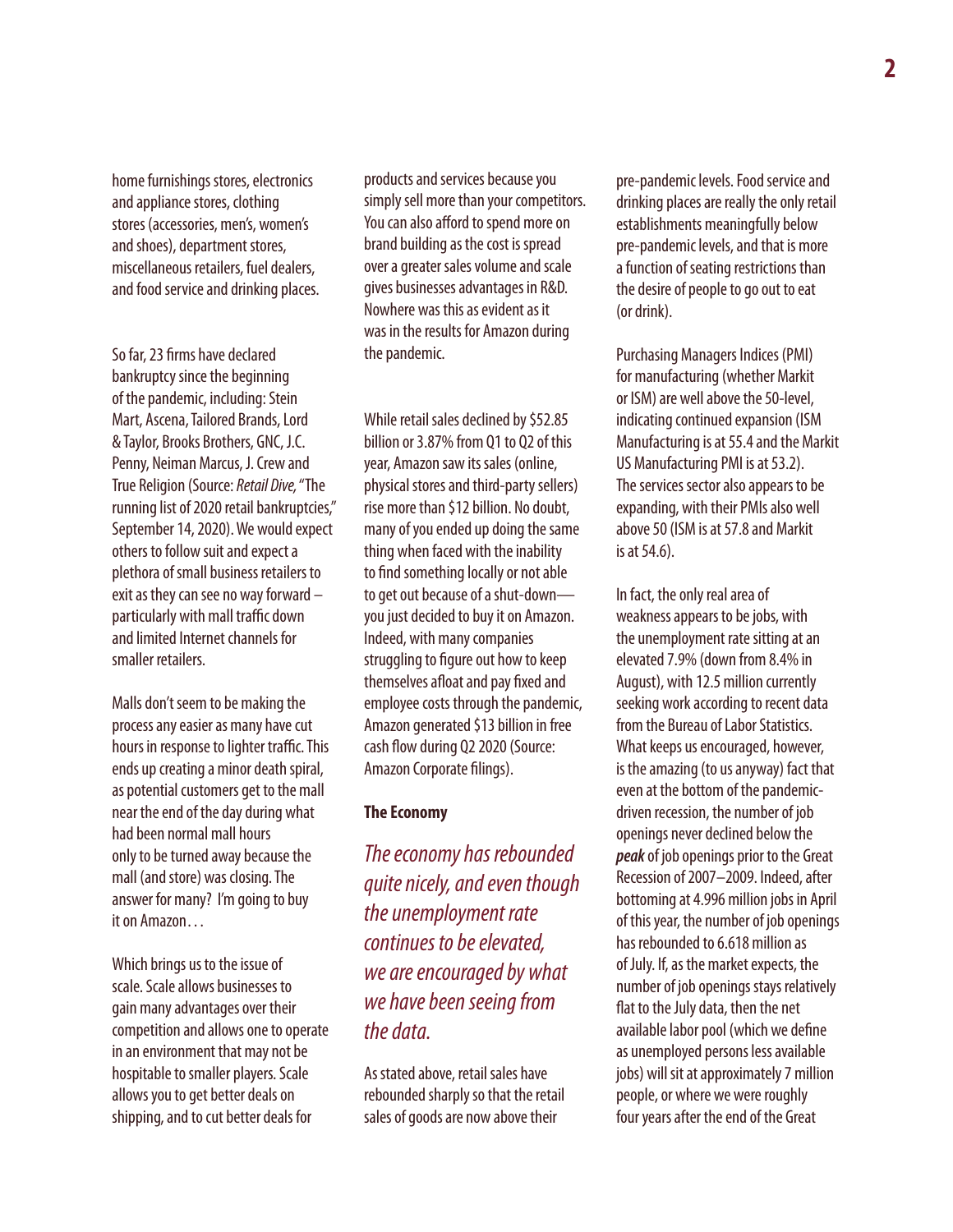Recession. Put simply, the economy is rebounding as rapidly as it declined. We would not be surprised to see the National Bureau of Economic Research (NBER) date the end of the recession in April or the second quarter (depending on whether you are looking at the month or quarter of the trough).

#### **Outlook**

*US markets had generally positive returns for the third quarter as nothing really served to push them much in either direction.*

The one exception being technology, which had another exceptional quarter, and the tech-heavy NASDAQ rose by double-digits for the quarter, allowing it to far outpace any other standard index, domestic or international, equity or fixed income. Large-cap stocks continue to win the market capitalization battle as those indices are still dominated by the top five to ten names (see our comments on this issue in last quarter's comment).

We continue to be concerned that investors are mis-pricing risks, particularly in fixed-income securities, as current rates allow no room for error. If rates rise, fixed-income returns will turn negative, as even modestly higher interest rates will make current and future cash flows worth less in future periods on a relative basis. (If you buy a bond with a 1% coupon due in ten years at par today and interest rates rise even modestly, you will no longer be able to sell the bond for what you paid

for it.) Not that you get much better in the stock market – particularly if you are buying an index fund tied to a market cap weighted index, as most index funds are.

As we write this commentary, domestic (US) equity indices trade between 21.78- and 84.89-times current earnings expectations. The earnings multiples don't get much better if you look forward one year (19.51–34.99X) or two years (17.25–22.68X), they still look elevated. Thought of another way, if you translate the PE (Price/Earnings) ratio to an EP (Earnings/Price) ratio, you can then compare them on a yield basis to corporate bonds. Looked at in this manor, EP ratios are still quite rich (expensive), as the indices trade on EP or earnings yield of between 1.12% and 4.59%. If we compare this to the Bloomberg Barclays Aggregate Baa index with a current Yield to Worst of 2.43%, we begin to get the sense that equities would seem to be, at best, fully valued.

What is an investor to do? With bond yields at all-time lows and equity prices at best fully valued, what does this mean for investors?

# *Put simply, particularly for those who follow indices, investment returns are likely to be sub-optimal for some time.*

We do not see interest rates returning to more normal levels for quite some time. Indeed, Federal Reserve Chairman Powell has indicated as much in that

he stated that the Fed would likely maintain its current easy money stance for longer to get inflation to an average of 2% (Source: Federal Reserve Press Release, September 16, 2020). This may prove difficult at best as demographics dampen their efforts to kick-start spending. This should mean bond returns in the low single-digits with occasional dips into negative returns for some time.

Equity returns could at least show better results than bonds, if not by much – particularly those that follow the market cap weighted indices. Lest you think we are being overly pessimistic, Vanguard recently came out with their projections for asset-class returns and they echo our sentiment. (US equity returns between 4.1 – 9.6% over the next ten years depending on market capitalization and style. US fixed returns between 0.4% and 2.8% for investment-grade bonds.)

Our suggestion is and has been to rethink your approach to investments. Fixed income can no longer be counted on as the portfolio anchor or income generator that it had been. If investors need cash flow, they should look to other cash-generating investments like dividend-paying equities and those that absolutely must invest in bonds should do so by staying relatively short-term to minimize value destruction as rates rise (even temporarily). Additionally, investors should look to alternative measures for risk mitigation purposes.

In a presidential election year, anything can happen. We would expect a rather